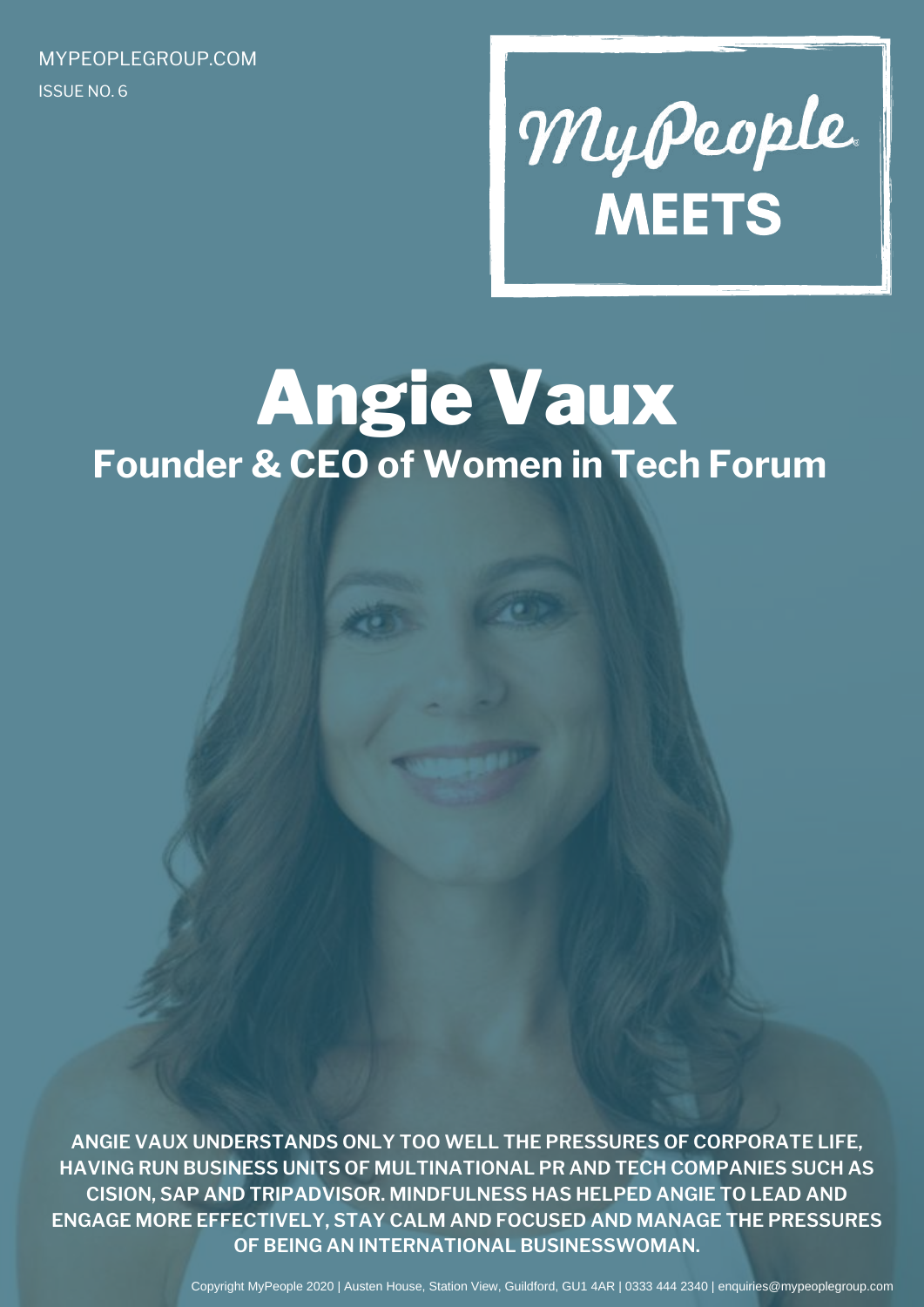# **MINDFULNESS IS INCREASINGLY BEING RECOGNISED AS BEING KEY TO IMPROVING WORKPLACE PERFORMANCE, HELPING EMPLOYEES TO BECOME HAPPIER AND MORE ENGAGED.**

BOOSTING CREATIVITY, IMPROVING PRODUCTIVITY AND OVERALL WELL-BEING.

**FOUND** 

**Angie Vaux** 

### London 2019 **AAS GROWTH**

With over 20 years experience in the global tech space, mindfulness has been an integral part of Angie Vaux's success - Enabling her to lead and engage more effectively in a multicultural environment, stay calm, focused and manage the pressures of being an international businesswoman.

**Tell us a bit about who you are and what**

**you do…** I'm Angie Vaux and a mother of two beautiful children. I've always enjoyed mentoring women and am passionate about helping them to unlock their full potential. Having worked in the tech sector around the world for over 20 years, I felt I could make a difference by setting up a business to focus on helping women accelerate their careers in this market whilst helping them improve their mental health, well-being and performance at work.

In 2019, I founded two companies - OutsideIN Performance, a corporate mindfulness business and Women in Tech, a coaching and networking forum to help women accelerate their careers in this sector.

#### **What were the main drivers that have contributed to your career journey?** I've

chdon

always been excited about technology and can remember my very first Atari computer and learning to programme at the age of eight. I had an early desire for learning and understanding, how technology helps transform organisations and industries. After leaving university, I started my first role with L'Oréal, where I realised very quickly I'm more of a B2B than B2C person. It was at this point I moved into technology and the rest, as they say, is history.

One of the things I loved about working with large tech companies is the interactions with customers and helping their organisations to become more efficient through the use of tech. It was then my desire to really make an impact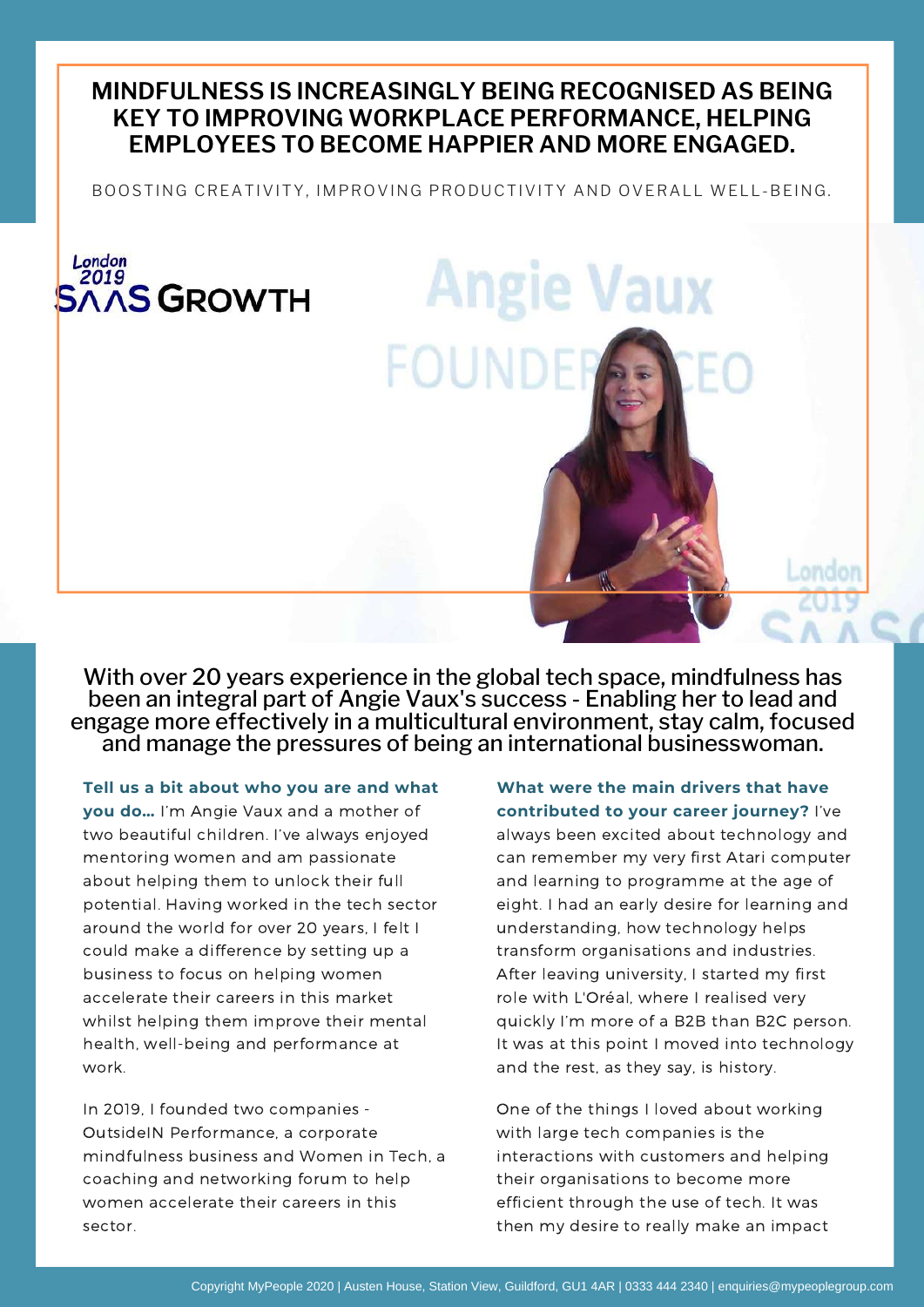and support women in their careers. I've done a great deal of coaching and mentoring in previous sales leadership roles, which I really enjoyed. I quickly discovered that coaching/ mentoring is a two way process, where you are continuously learning yourself.

It has been very humbling to see how quickly Women in Tech has evolved in such a short space of time, I'm still very grateful to have worked with the likes of SAP, Oracle, Facebook and LinkedIn, it's been a fantastic journey and one that spurs me on to do more.

#### **What has been your biggest achievement?**

Whilst I've had many successes in my corporate career, I think my biggest achievement has been founding the Women in Tech forum. This was something I dreamt of doing but didn't think I'd actually achieve. The support I have received from the industry and community at large has been fantastic, which has been a key enabler in the growth of our business. I'm really proud of that and believe that it's just the beginning of greater things to come.

**What challenges have you faced over the course of your career?** Being a woman in the technology industry. When I started out in the late 90's, I was often the only woman in the room. It was particularly challenging to have a voice with people listening to me in meetings, particularly when working in Asia which had the added dimensions of different cultures and a very patriarchal environment. To really stand out and make and an impact I had to make more effort as woman. It was certainly a challenge but the rewards were fantastic.

#### **Are you more productive at night or in the morning and do you think it's possible to change and get used to another**

**schedule?** Great question! I have always been a night owl and am often at my most creative last thing at night. But it is possible to change. I'm currently trying to get up at 5am in the morning to meditate and then

ngie brings together her Acorporate leadership experience and 15 years of mindfulness and yoga teaching, to help organisations and individuals maximise their performance and well-being by living and working mindfully.

to have some focused time for strategic work. Whilst I don't do this every day, I do see the difference it makes to my productivity during the day.

**Previously, you've experienced various different organisational cultures - What is it that makes an organisation's culture stand out for you?** Creating a positive work environment and culture is really important, not just for the success of the company but for the well-being of employees.

When people are aligned to a company's vision and values, and when they find meaning in their work and feel valued, they perform at their best. Happy and healthy teams, diversity of cultures and thought, and giving back to the community are key ingredients of a positive work culture.

Organisational culture is so important in building high performing and happy teams and customers. When employees are aligned to an organisation's mission and values and when they find purpose in their work, they are more engaged, more productive and happier.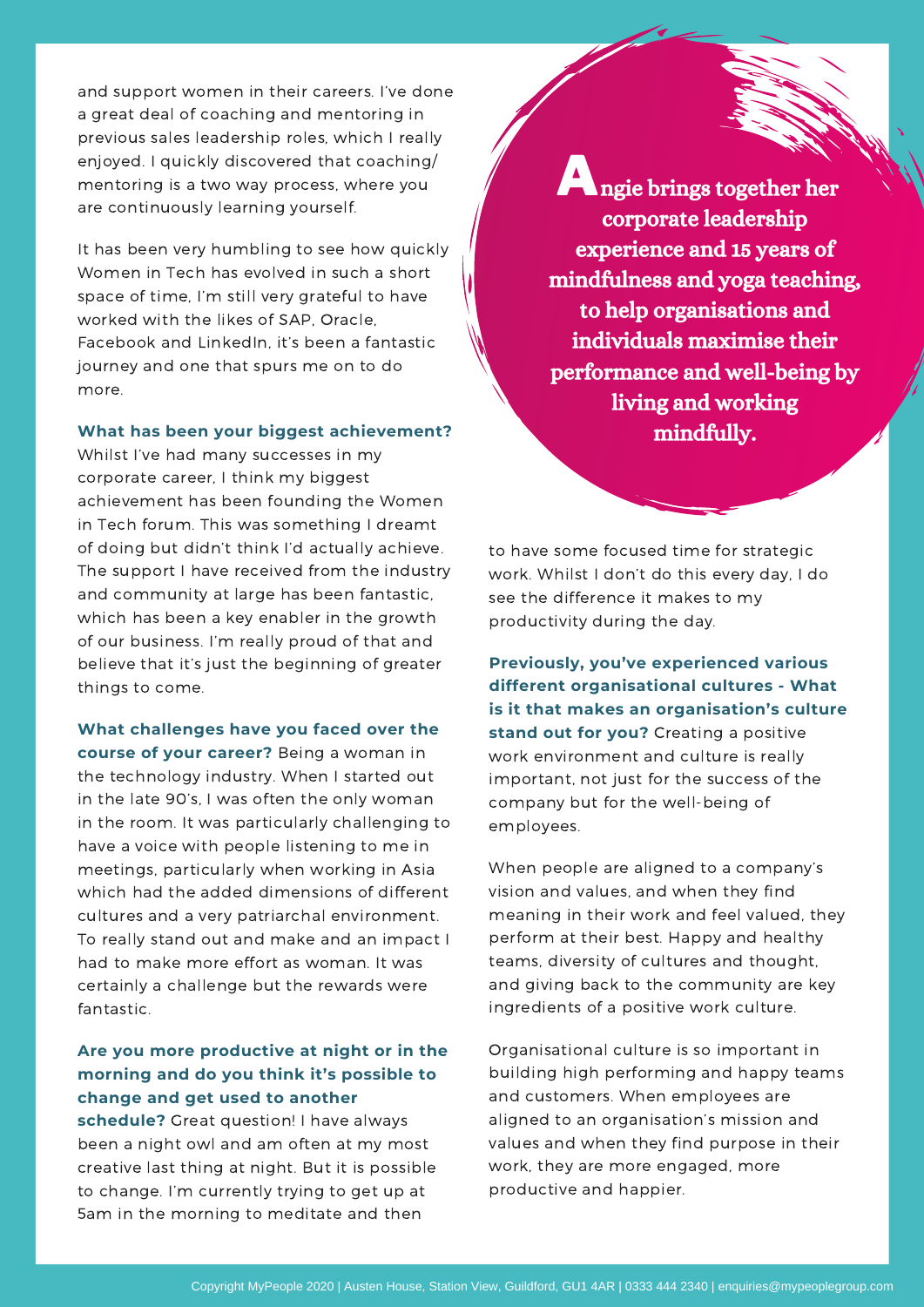

#### **What does high performance culture**

**mean for you?** For me, a high performance culture starts with having a clear vision and strong values coupled with leadership that inspires and engages people. Organisations that have a culture of innovation that challenges the status quo and encourages diversity of thinking are often the ones that outperform. I also believe that companies should actively support the well-being and mental health of their teams. When people are happy and healthy, they are able to performance at their best.

**How do you celebrate success within your organisation?** Celebrating success is really important it's good to acknowledge achievements, no matter how big or small. One thing I've learnt is that everyone has their own way of celebrating success so it is important to know your team and how they like to be appreciated. For example, extroverts love to have their name in flashing lights whereas others prefer a more modest personal approach.

#### **What advice would you give to women who aspire to progress into leadership?** It's really important to have a mentor and a

coach who can provide guidance and support in helping you develop in your career. It's also beneficial to find an internal sponsor, someone who holds a senior position within the business, who champions your career development and can highlight career opportunities which you may not be aware of.

# The final piece of advice I have is to know your worth, know your value and just go for it!

#### **What would you say impacts women's careers the most in terms of progression?**

'How Women Rise', a book by Sally Helgesen, is a very interesting read as it discusses the twelve behaviours that hold back women in their careers. One of these is expecting others to automatically notice and reward our contributions. As women, we are extremely focused on doing a good ob, getting things done and keeping everyone happy, yet our achievements often appear to be overlooked. My advice would be to really showcase the work you are doing and your achievements, even if you think people have